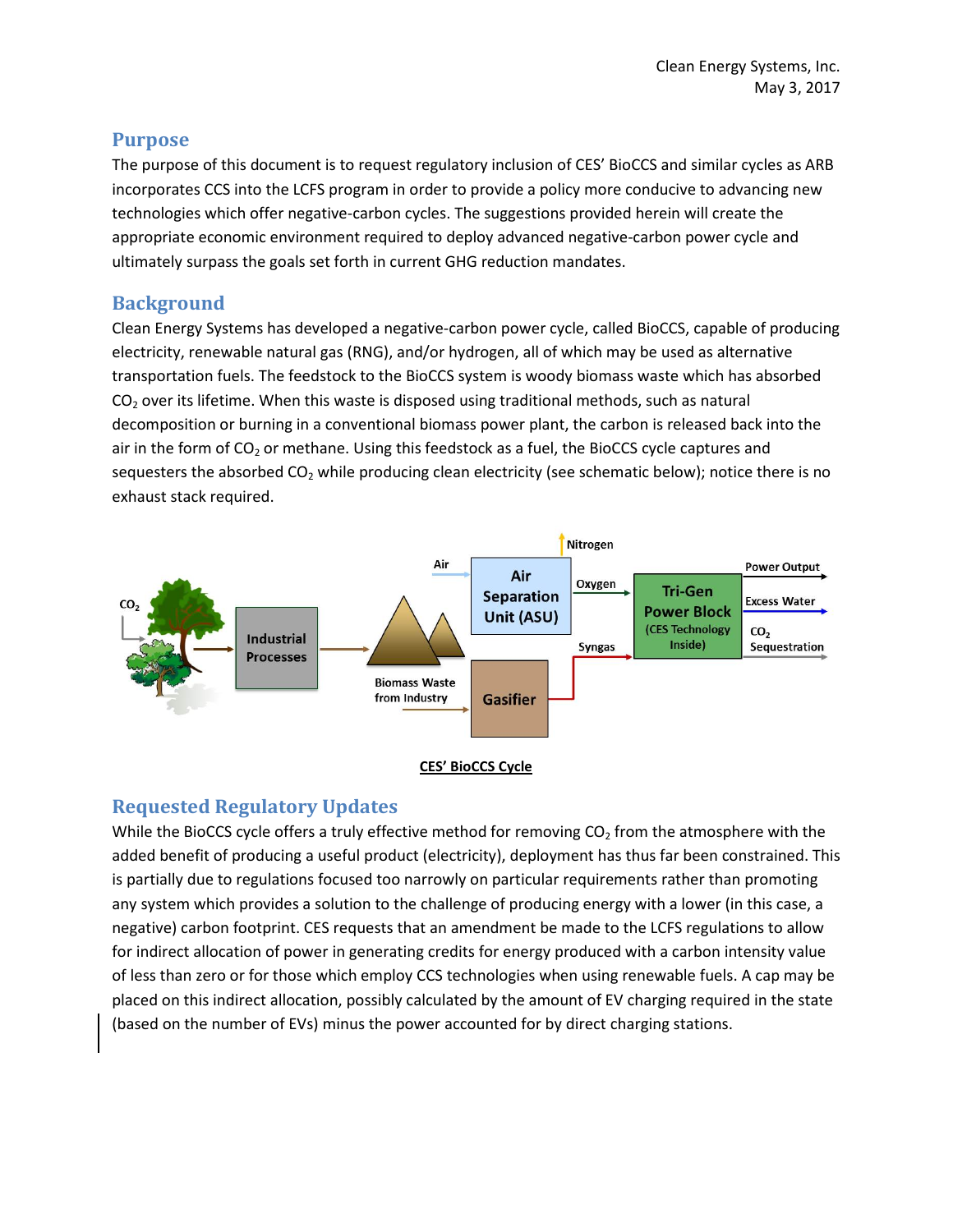## **Rationale**

Current wording in the regulation requires direct coupling of a generation source with the charging facility, inherently preventing the utility-scale deployment of these negative-carbon power plants required for California to reach our de-carbonization goals in the transportation sector. In reference to the aforementioned indirect allocation cap, over 60,000 new EVs were sold in California in 2014 alone, translating to *over 283 GWh* of power for charging per year. This is a significant amount of power that can be generated using negative-carbon cycles if that electricity is eligible for generating LCFS credits. Additionally, EV vehicles require at least 20-30 minutes to draw a useful charge using latest technology. Utility-scale facilities cannot and should not be located at sites where the general public must wait for their vehicles to charge due to safety and security concerns; this is why charging stations are located at malls and other entertainment areas. The challenge under the existing system, then, is to allow for negative carbon cycle plants to functionally or virtually deliver electricity to multiple sites for end-use.

While any carbon-capture cycle is inherently more capital intensive than a system without CCS, power market pricing and LCFS credit trading prices make BioCCS cycles competitive with conventional fossil fuel-based power plants; such a modification to the LCFS regulations will allow for the required economics to garner the private investment needed to deploy a series of negative-carbon power plants throughout California and remove over 1.25 metric tons of  $CO<sub>2</sub>$  per MWh generated. With each 1% market penetration, BioCCS technology will *remove* over 3.5 million metric tons of CO<sub>2</sub> from the atmosphere every year while also displacing fossil fuel-based power, *preventing an additional* 2 million metric tons per year from being released, as well as a reduction in all other criteria pollutants.

#### **Additional Arguments**

Net-negative carbon cycles and those employing CCS provide an energy product while removing and preventing the release of carbon into the atmosphere. These cycles offer lower carbon intensities than the existing and planned LCFS pathways, yet currently are not eligible. For example, RNG produced from biomass resources fit in the LCFS program even though all of the carbon will ultimately be released to the atmosphere when burned in a CNG IC engine. Electricity produced via the BioCCS cycle and sent to the grid also displaces power which would have been generated using fossil fuels and has environmental attributes better than wind and solar technologies. With the goal of reaching 1.5 million ZEVs on California's roads by 2025

[\(http://www.energy.ca.gov/renewables/tracking\\_progress/documents/electric\\_vehicle.pdf\)](http://www.energy.ca.gov/renewables/tracking_progress/documents/electric_vehicle.pdf), there will be the cumulative demand to allow for multiple large-scale (~25-50 MWe) power production facilities, displacing power generated from traditional fossil fuel facilities.

As an example, if the average EV uses 35 kWh/100 miles, and the average distance traveled per year per driver in California is 13,500 miles, and assuming 50% of the ZEVs on the road by 2025 are traditional EVs, this translates to over 3,540 GWh/year of negative-carbon power, *removing* 4.44 million metric tons of CO<sub>2</sub> while avoiding an additional 2.49 million metric tons from being released. With this assumption, a fleet of 500 MW to 1,000 MW of BioCCS plants will offer the most impactful carbon reduction plan to meet the state's objectives.